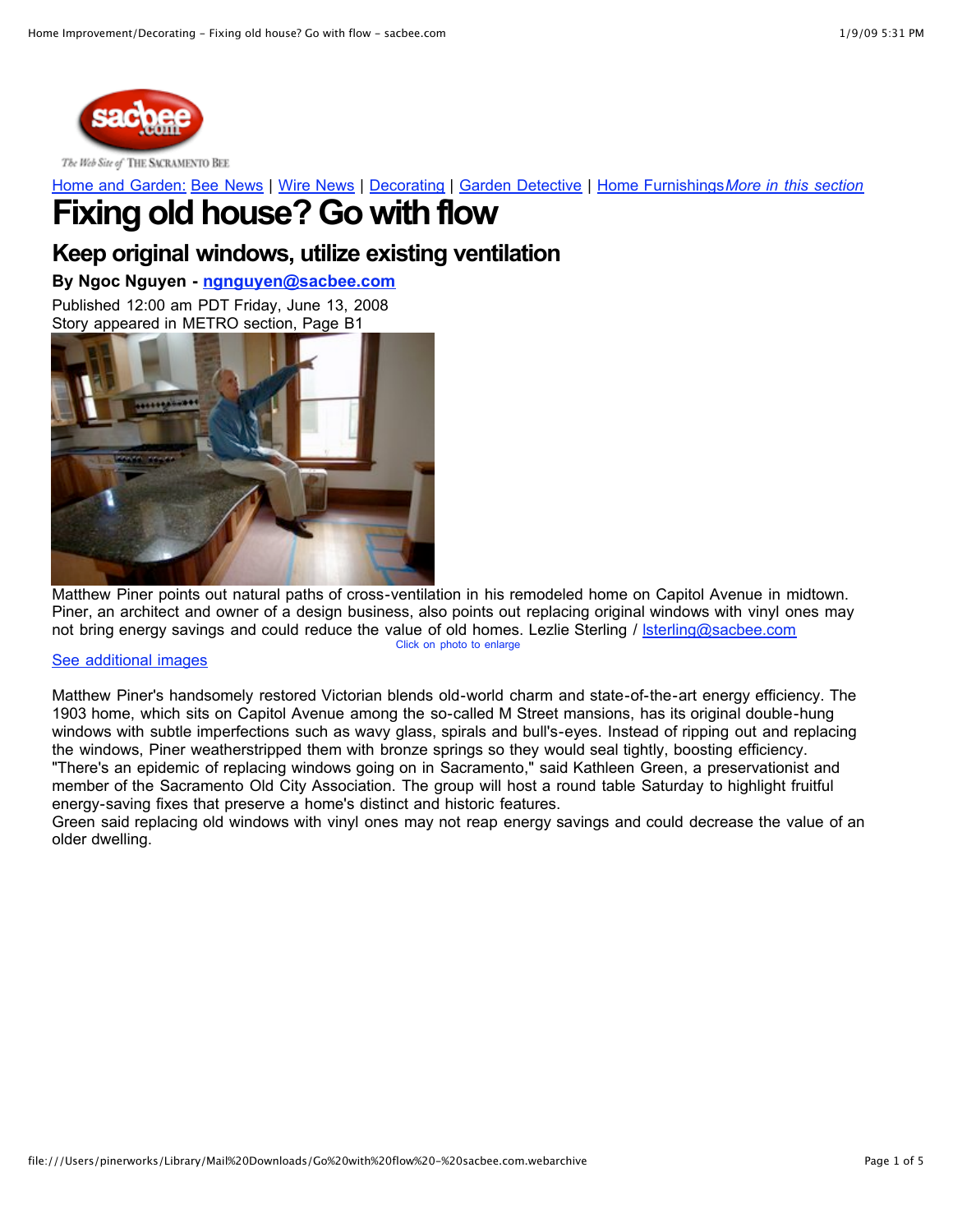

## Find your graduating class



Piner, an architect and owner of Piner Works Design Build Group, said many Sacramento Victorians and bungalows were built with ventilation to take advantage of the Delta breeze.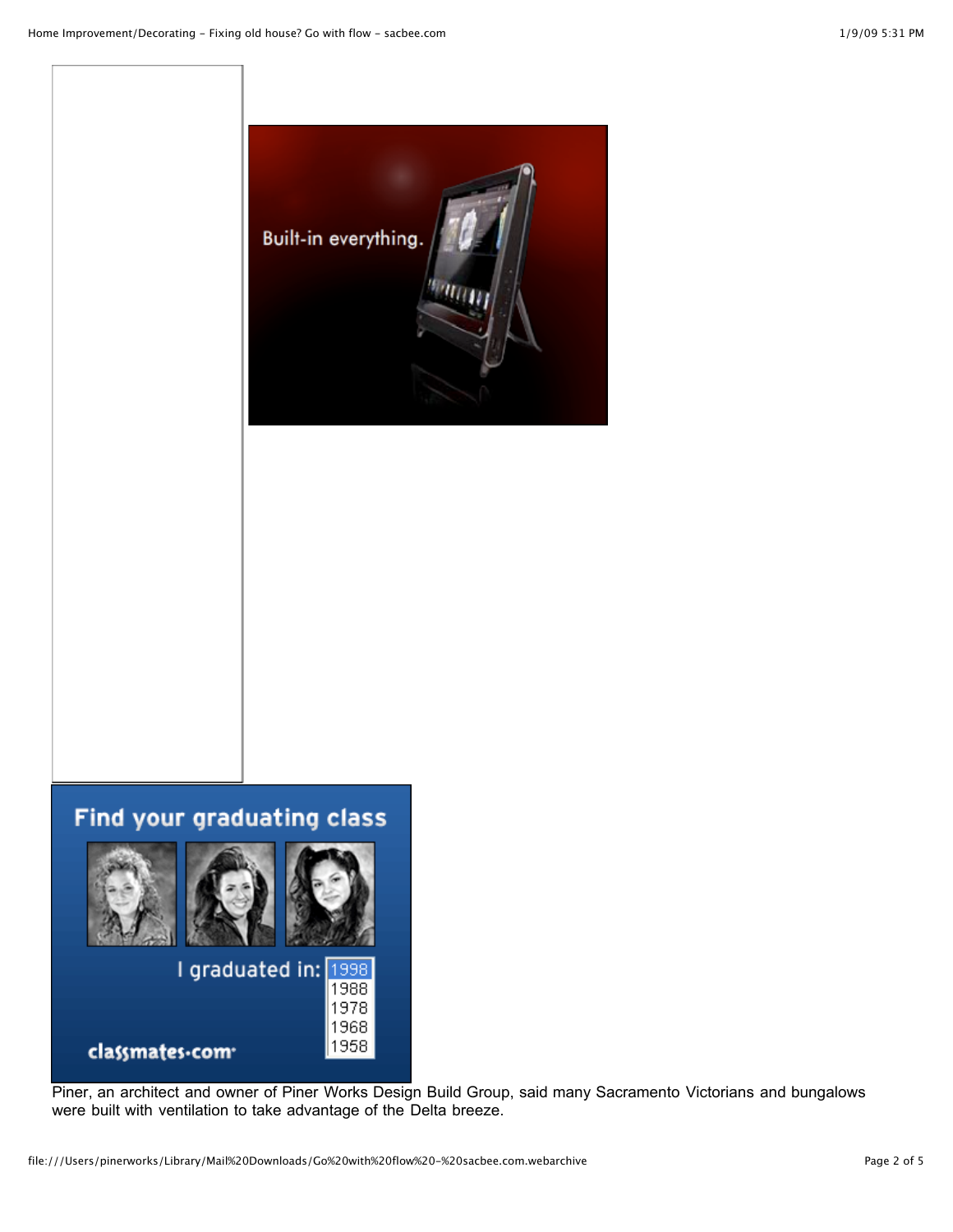In his home, transom windows above doors, a feature of many old homes that predate air conditioning, offer an escape hatch for warm air and help air movement.

"The house just breathes," Piner said, pointing to natural paths of cross-ventilation throughout his home, aided by ceiling fans in the kitchen.

Indoor temperature is a comfortable 70 degrees. It's not that much hotter upstairs, either. Piner converted the attic and basement into living space, doubling the square footage of his home to 4,000.

Because hot air rises, Piner said, he installed roof windows that stay open in the summer to allow warm air to escape. He shuts the windows during the day and opens them in the evening. A solar-powered ceiling fan sucks warm air upstairs, letting cooler, denser air take its place downstairs.

"I use my air conditioner about two to three weeks out of the whole year," Piner said, adding he pays \$100 a month for electricty.

Sacramento's hot, dry climate means the region's cooling needs are greater than its heating needs.

"We're entering an era in which we have to figure out how to achieve deep energy savings on existing homes," said Charles Segerstrom, supervisor of energy efficiency training at Pacific Gas and Electric's Energy Training Center in Stockton.

U.S. buildings have a heavier carbon footprint than automobiles, said Segerstrom, citing survey data from the Energy Information Administration. Carbon footprint is a measure of the greenhouses gases emitted by human activity.

To reduce its carbon footprint, an older home likely needs to be better sealed, ventilated and insulated, he said. It should be viewed as an entire system, he added.

PG&E and its partners have developed diagnostic tools to detect leaks and to chart air-flow patterns in homes, tools that pinpoint problem areas.

Segerstrom said the utility will launch a pilot program in the fall that offers homeowners incentives to take a more holistic approach to boosting energy efficiency.

#### **About the writer:**

Call The Bee's Ngoc Nguyen at (916) 321-1041. Steps to preserve a historic home and boost energy savings

1. Keep original windows intact. Older windows can perform as well as vinyl replacements. Weatherstrip windows (and doors) so that they seal tightly to boost efficiency.

2. Insulate the attic, basement and crawl space. About 20 percent of energy costs come from heat loss in those areas.

3. In summer, open the windows and use fans, which use less energy than air conditioning. Many old homes are designed with good cross-ventilation.

4. Restore porches and awnings. Porches, awnings and shutters were intended for shade and insulation. To save energy, draw shades on winter nights and summer days.

Have an energy audit done by your local utility or do one yourself online by visiting Home Energy Saver (http://hes.lbl.gov).

Source: National Trust for Historic Preservatio Nam Nguyen/nnguyen@sacbee.com See a larger version of this [graphic](http://media.sacbee.com/smedia/2008/06/12/18/35-5M13OLDHOUSE.xlgraphic.prod_affiliate.4.gif)

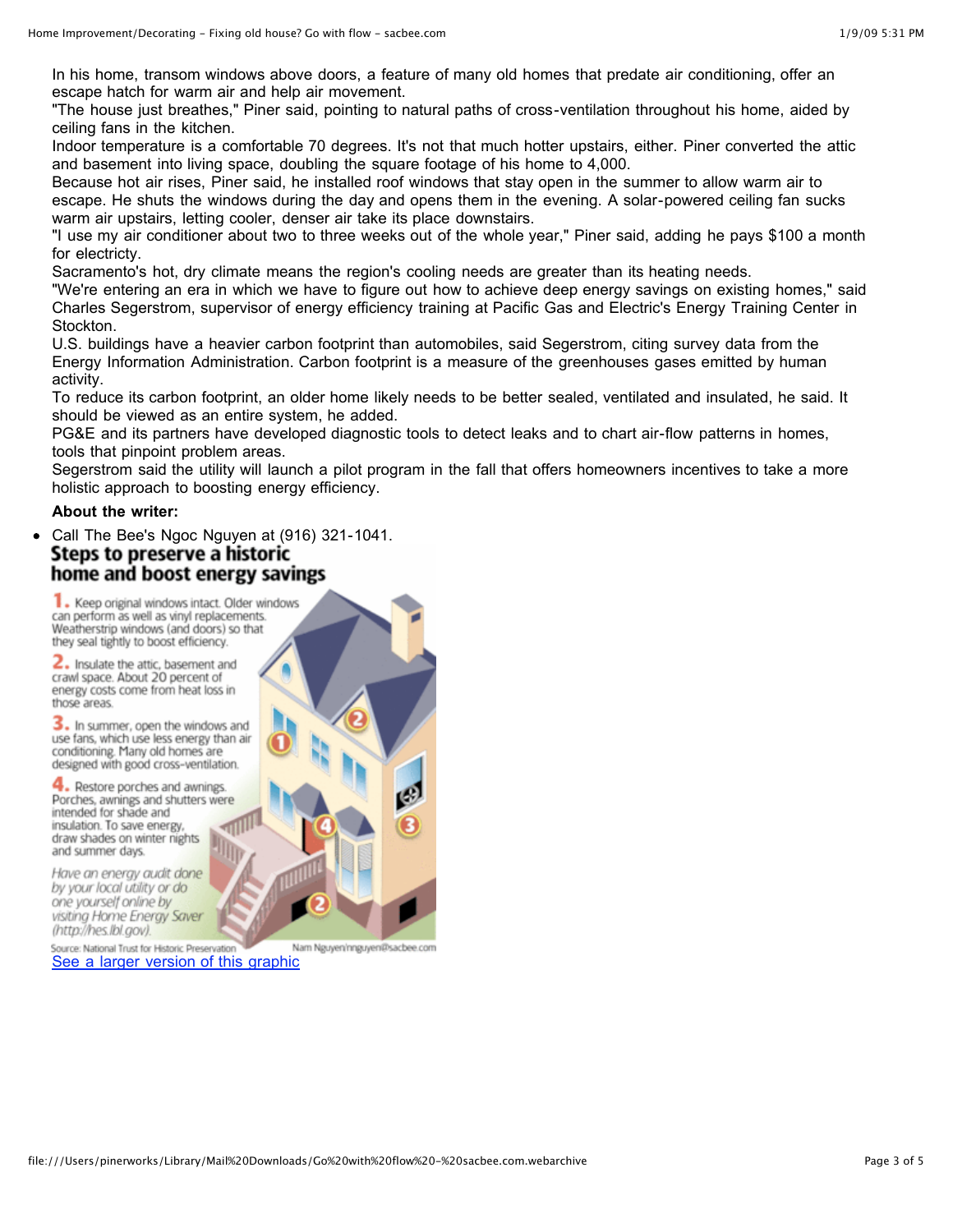

Matthew Piner says windows higher in the house offer an escape hatch for warm air and help the movement of air, cutting down on air conditioning. Lezlie Sterling / **sterling@sacbee.com** Click on photo to [enlarge](http://media.sacbee.com/smedia/2008/06/12/23/199-LS_OLDHOUSE_3.standalone.prod_affiliate.4.JPG)



Matthew Piner says many Sacramento Victorian homes and bungalows were built with ventilation to take advantage of the Delta breeze in the days before air conditioning was available. Lezlie Sterling / [lsterling@sacbee.com](mailto:lsterling@sacbee.com) Click on photo to [enlarge](http://media.sacbee.com/smedia/2008/06/12/21/264-5M13PINER.standalone.prod_affiliate.4.JPG)



According to Matthew Piner, the flow of air in his remodeled home travels up the stairwell, helping keep the upper levels almost as pleasant as the first floor. "The house just breathes," he says. Lezlie Sterling / [lsterling@sacbee.com](mailto:lsterling@sacbee.com)

Click on photo to [enlarge](http://media.sacbee.com/smedia/2008/06/12/21/323-5M13STAIRS.standalone.prod_affiliate.4.JPG)

The Sacramento Bee Unique content, exceptional value. **[SUBSCRIBE](http://ads.sacbee.com/RealMedia/ads/click_lx.ads/www.sacbee.com/matttest/1989495226/sacbeetracking/Sacbee/circ_txt_nw_hist/empty5.gif/63653662633766653431313363393330) NOW!**